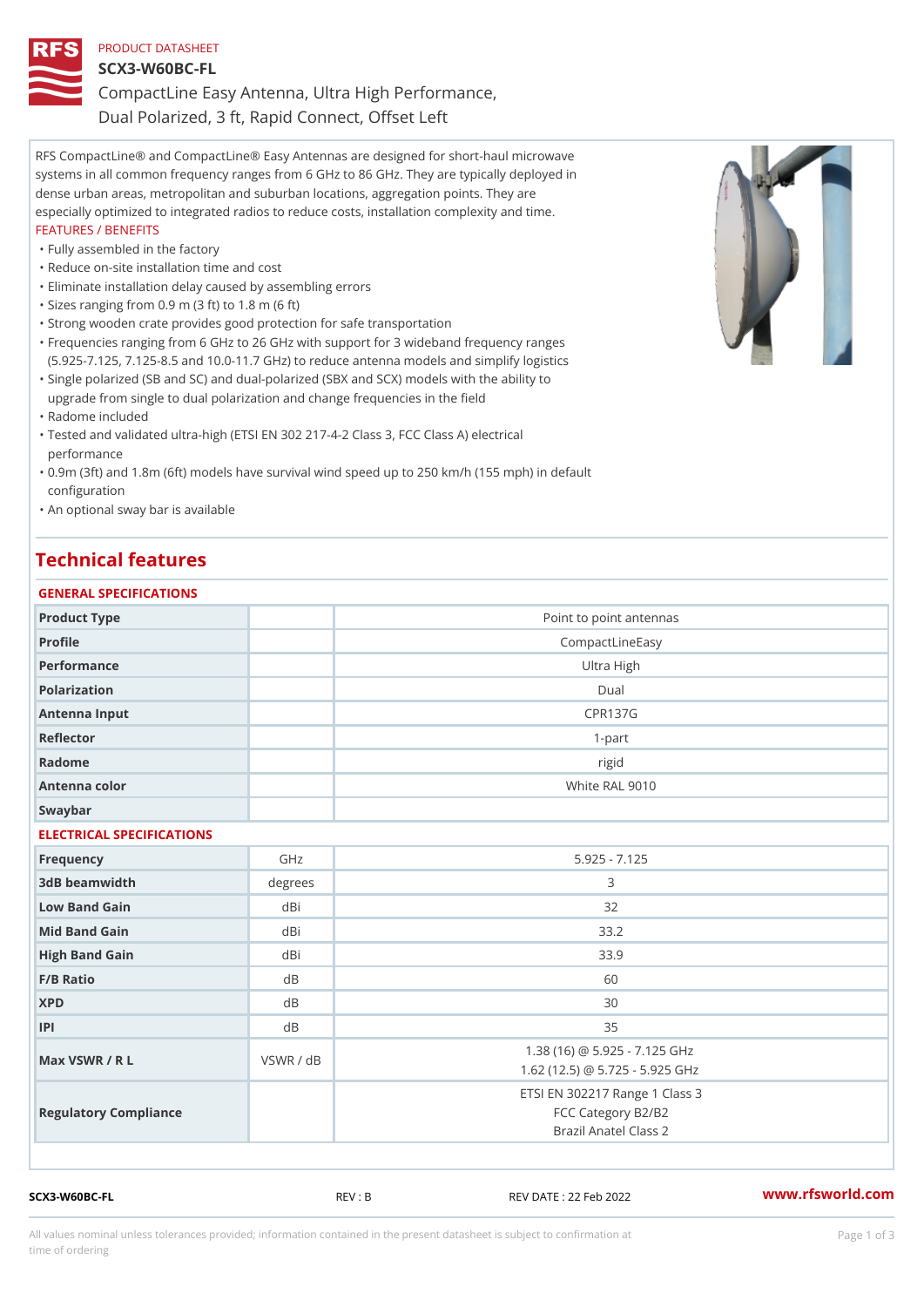# PRODUCT DATASHEET SCX3-W60BC-FL CompactLine Easy Antenna, Ultra High Performance, Dual Polarized, 3 ft, Rapid Connect, Offset Left

| MECHANICAL SPECIFICATIONS                                                                                    |              |                                                   |                                           |
|--------------------------------------------------------------------------------------------------------------|--------------|---------------------------------------------------|-------------------------------------------|
| Diameter                                                                                                     | ft $(m)$     |                                                   | 3(0.9)                                    |
| Elevation Adjustment                                                                                         | degrees      | ± 15                                              |                                           |
| Azimuth Adjustment                                                                                           | degrees      | ± 15                                              |                                           |
| Polarization Adjustment                                                                                      | degrees      | ± 5                                               |                                           |
| Mounting Pipe Diameter<br>minimum                                                                            | $mm$ (in)    | 89 (3.5)                                          |                                           |
| Mounting Pipe Diameter<br>maximum                                                                            | $mm$ (in)    | 114(4.5)                                          |                                           |
| Approximate Weight                                                                                           | kg (lb)      | 21(46)                                            |                                           |
| Survival Windspeed                                                                                           | $km/h$ (mph) | 252 (155)                                         |                                           |
| Operational Windspeed                                                                                        | $km/h$ (mph) | 180 (112)                                         |                                           |
| <b>STRUCTURE</b>                                                                                             |              |                                                   |                                           |
| Radome Material                                                                                              |              |                                                   | rigid                                     |
| FURTHER ACCESSORIES                                                                                          |              |                                                   |                                           |
| optional Swaybar                                                                                             |              |                                                   | 1: SMA-SK-3 (1.35 m x Ø33 mm)             |
| Further Accessories                                                                                          |              | SMA-SKO-UNIVERSAL : Universal sway bar fixation l |                                           |
| MOUNTOUTLINE                                                                                                 |              |                                                   |                                           |
| m m<br>$Dimension_A$<br>(in)                                                                                 |              | 999 (39.33)                                       |                                           |
| m m<br>$Dimen sion_B$<br>(in)                                                                                |              | 470 (18.5)                                        |                                           |
| m m<br>$Dimension_C$<br>(in)                                                                                 |              | 56(2.2)                                           |                                           |
| $Dim_D -$<br>m m<br>89mm (3.5_in) Pi(pine)                                                                   |              | 379.5(14.9)                                       |                                           |
| $Dim_D -$<br>m m<br>$114$ m m $(4.5$ ir $)$ $\sqrt{$ ii $\sqrt{p}}$ $\approx$                                |              | 392 (15.5)                                        |                                           |
| m m<br>$Dimension$ = E<br>(i n)                                                                              |              | 182(7)                                            |                                           |
| WINDLOAD                                                                                                     |              |                                                   |                                           |
| Fs Side force<br>$max.$ @<br>survival $w \in N$ (l $b$ )<br>speed                                            |              | 1451 (326)                                        |                                           |
| Fa Axial force<br>$max.$ @<br>survival wind (1b)<br>speed                                                    |              | 2930 (659)                                        |                                           |
| M Torque<br>$maximum$ @<br>N <sub>m</sub><br>survival wind<br>l b<br>$\dagger$ t)<br>speed Nm (ft)<br>$1b$ ) |              | 1213 (895)                                        |                                           |
| External Document Links<br>Antenna Instruction                                                               |              |                                                   |                                           |
| SCX3-W60BC-FL                                                                                                |              | REV : B                                           | www.rfsworld.co<br>REV DATE : 22 Feb 2022 |

All values nominal unless tolerances provided; information contained in the present datasheet is subject to Pcapgelio an atio time of ordering